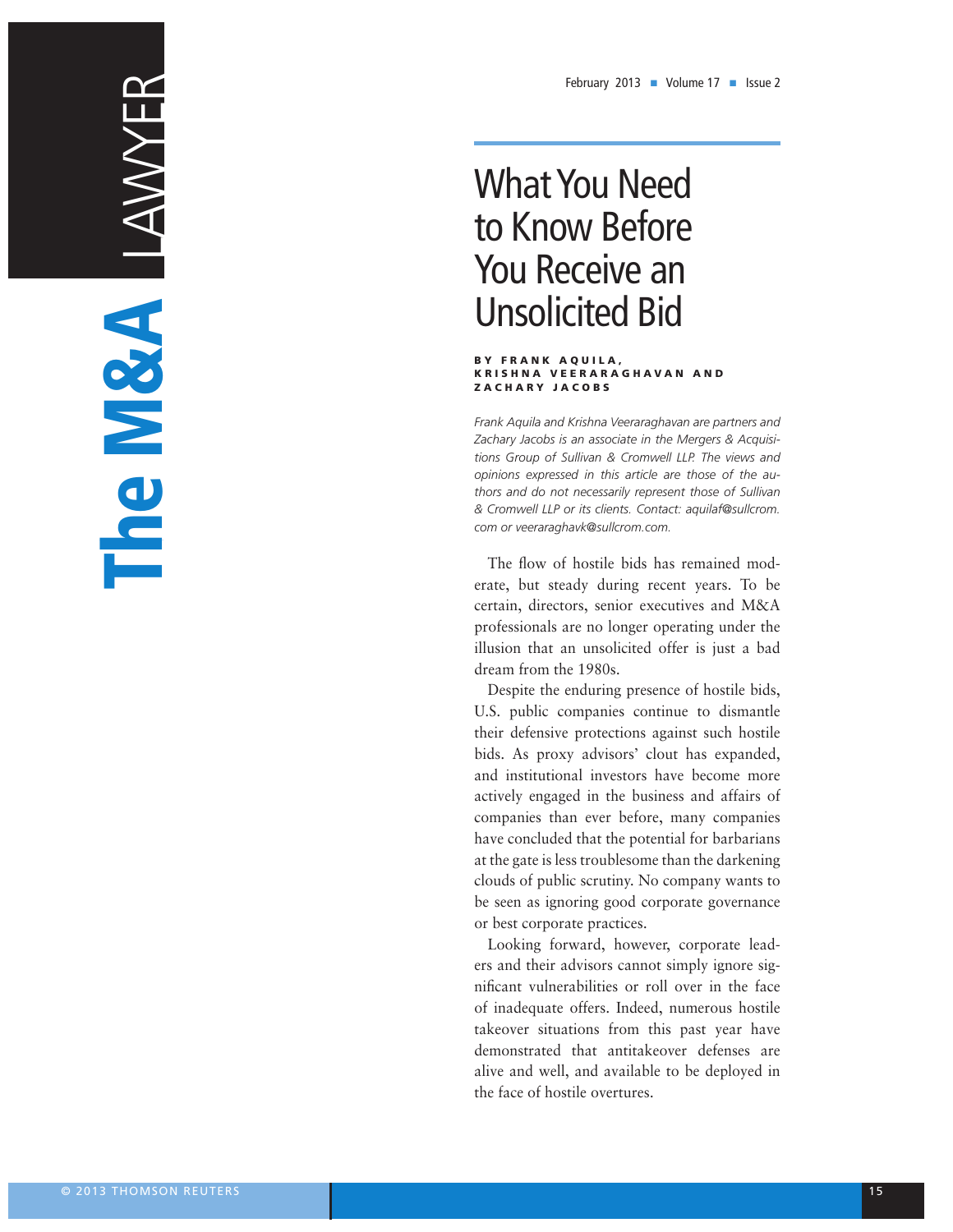## **The Battleground of the 1980s**

In the 1980s, as dynamic junk bond markets helped to facilitate a major upsurge in takeover transactions, corporate raiders wielded their battle-axes throughout all economic sectors. Hundreds of underperforming and undervalued companies found themselves in the crosshairs and ultimately lost their independence.

Of course, long before this flurry of activity, many States had already enacted laws aimed at regulating takeover bidders. From a political perspective, many elected officials perceived hostile takeovers as a direct cause of lost jobs, for which no politician wanted to be responsible. After Virginia enacted the first takeover statute in 1968, 36 states followed over the next 13 years.<sup>1</sup> These takeover statutes were designed to strengthen the feeble defensive posture of vulnerable corporations, generally imposing affirmative requirements (such as advance notice) and limitations on tender offers.

However, in 1982, the United States Supreme Court struck down Illinois' antitakeover statute, holding that the state interests asserted in support of the statute were insufficient to justify the burdens on interstate commerce that it imposed.<sup>2</sup> The Court was unable to rationalize the statute's extraterritorial reach with the Commerce Clause.<sup>3</sup> indicating that "the most obvious burden the Illinois Act imposes on interstate commerce arises from the statute's previously described nationwide reach which purports to give Illinois the power to determine whether a tender offer may proceed anywhere."4 The Court found this burden to be "substantial" because stockholders were "deprived of the opportunity to sell their shares at a premium," which hindered "the reallocation of economic resources to their highest valued use, a process which can improve efficiency and competition."5

And so, with statutory defenses unavailable, many companies were at the mercy of raiders like Carl Icahn, T. Boone Pickens and Asher Edelman. In response, the New York M&A Bar formulated numerous takeover defenses that were adopted by many U.S. corporations.<sup>6</sup> For instance, under a "classified" or "staggered" structure, a board of directors was divided into three classes, only one

of which is up for election each year. As a result, a hostile bidder seeking to launch a proxy contest would be unable to replace the entire board in one year. Of course, it is possible that a bidder successfully replacing one-third of a target board would be able to exert influence inside the boardroom and prevail upon the continuing directors to approve the proposed takeover. Nevertheless, the classified board structure bolstered a target's negotiating posture and helped directors obtain a higher transaction price for stockholders.

A stockholder rights plan, commonly known as a "poison pill," can further strengthen the armor of potential targets. A rights plan typically provides that if a bidder acquires more than a specified portion of the target's stock without prior board approval, all of the target's existing stockholders (excluding the hostile bidder) will have the right to buy newly issued target stock at a significant discount.

Courts quickly blessed rights plans as legitimate antitakeover devices.7 The decision of a board of directors of a Delaware corporation to adopt a rights plan (or to refuse to redeem a plan that has already been adopted) in response to a purported corporate threat will generally be permissible if (1) the board had reasonable grounds to believe that the purported threat posed a danger to corporate policy or effectiveness and (2) the board's action was not draconian or preclusive and was proportional in response to the threat.8

In any event, a rights plan cannot permanently prevent a hostile takeover, since a hostile bidder can always solicit proxies to replace recalcitrant directors and redeem the rights. But, at the very least, the existence of a rights plan can provide directors with additional time to evaluate strategic alternatives.

## **defenses weaken But Threats remain**

Last year's well-publicized *Airgas* decision by the Delaware Court of Chancery affirmed that the one-two punch of a staggered board and a shareholder rights plan is a legitimate defensive measure.9 Applying *Unocal*, Chancellor Chandler found that the Airgas board of directors had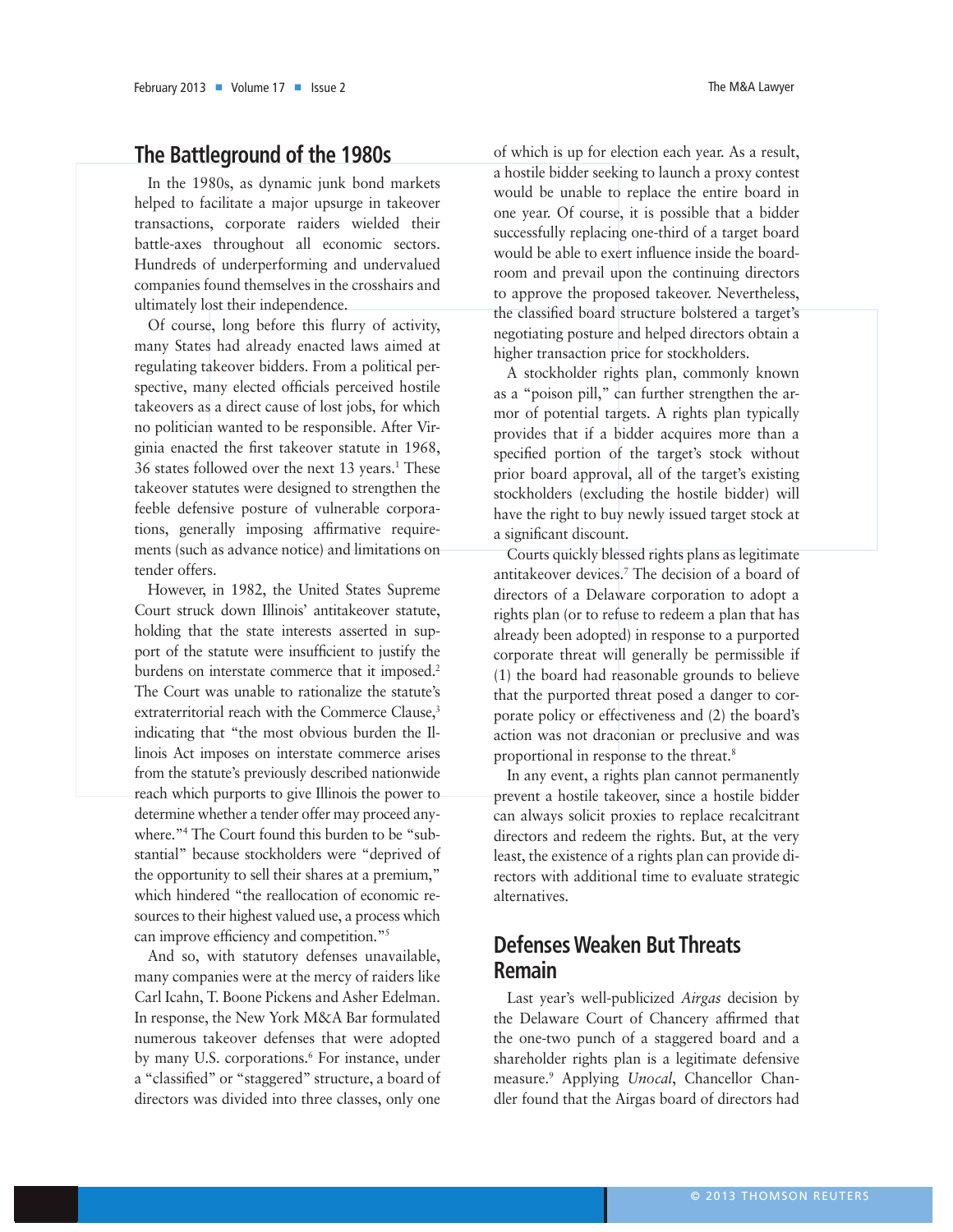made a good faith and reasonable investigation in connection with Air Products' offer,<sup>10</sup> had reasonable grounds to conclude that Air Products' offer constituted a legally cognizable threat to Airgas, and, in continuing to stand behind the rights plan, made a proportionate response that, even when coupled with the staggered board, was nonpreclusive. Although Chancellor Chandler seemed to pause with some hesitation over the question of substantive coercion<sup>11</sup>—the idea that shareholders may be inclined to accept an inadequate offer due to ignorance or a mistaken belief in the deal's strategic benefit<sup>12</sup>—he noted that the Delaware Supreme Court has rejected an application of *Unocal* that "would involve the court in substituting its judgment as to what is a 'better' deal for that of a corporation's board of directors."13

However, despite the judicial acknowledgement of the legal legitimacy of rights plans and the track record displaying their efficacy, companies are electing in droves not to maintain them.14 In addition, many newly-adopted rights plans have been put in place for the purpose of protecting NOLs,<sup>15</sup> rather than to ward off raiders refusing to pay adequate control premiums.16 The highly-influential proxy advisory firm Institutional Shareholder Services ("ISS") has taken the position that rights plans should contain the following attributes:<sup>17</sup>

- At least a 20% trigger;
- A term of no more than three years;
- No dead-hand, slow-hand, no-hand or similar feature that limits the ability of a future board to redeem the rights plan; and
- A shareholder redemption feature (*i.e.*, a qualifying offer clause).

Likewise, declassification of boards of directors is on the rise. More than half of S&P 1500 companies now have declassified boards.<sup>18</sup> Highlighting the mounting shareholder pressure, a study of the 2012 proxy season found that 80.2% of votes cast on proposals to eliminate classified boards were cast in favor, and that 87% of all such proposals that went to a vote ultimately passed.19

Nevertheless, as *Airgas* made clear, corporate defense mechanisms, including the existence of

a staggered board and the adoption of a rights plan, represent viable instruments with which a board of directors may protect its company and shareholder interests. Carl Icahn's recently failed takeover of Oshkosh Corporation is an instructive example of the utility of these devices to defend against corporate threats. Mr. Icahn opened 2012 with a proxy contest but was unable to convince Oshkosh's shareholders to elect any of his nominees. Undeterred, Mr. Icahn launched a tender offer in October and geared up for another proxy fight.20 In response, the Oshkosh board adopted a rights plan and recommended that shareholders reject Mr. Icahn's tender offer. Ultimately unable to meet his 25% tender threshold, Mr. Icahn dropped his tender offer and campaign for board control.

Another hostile takeover drama from 2012, GlaxoSmithKline's pursuit of Human Genome Sciences, demonstrated the effectiveness of takeover defenses in generating shareholder value. In May, GSK launched an all-cash tender offer for \$13.00 per share, and Human Genome's board promptly adopted a rights plan and recommended that shareholders reject GSK's offer. Having secured additional time to negotiate, Human Genome's board convinced GSK to increase its price to \$14.25, and the deal ultimately closed on a consensual basis.

To be certain, recent hostile situations have underscored the primacy of the poison pill as a first line of defense. Illumina Inc. fended off Roche by adopting a rights plan and scoring tender offer and proxy contest victories. In August, Forest Laboratories, Inc. adopted a rights plan that, so far, has slowed Carl Icahn's advances. Mr. Icahn has also turned his attentions to Netflix, which, in response, adopted a rights plan in early November.

#### **Be Prepared**

Although dropping corporate defenses is highly in fashion, a board would be well-served to keep a rights plans on the shelf and a keen ear to the ground for any potential suitors or investor relations issues. The following is an overview of certain measures that can be taken to maintain preparedness: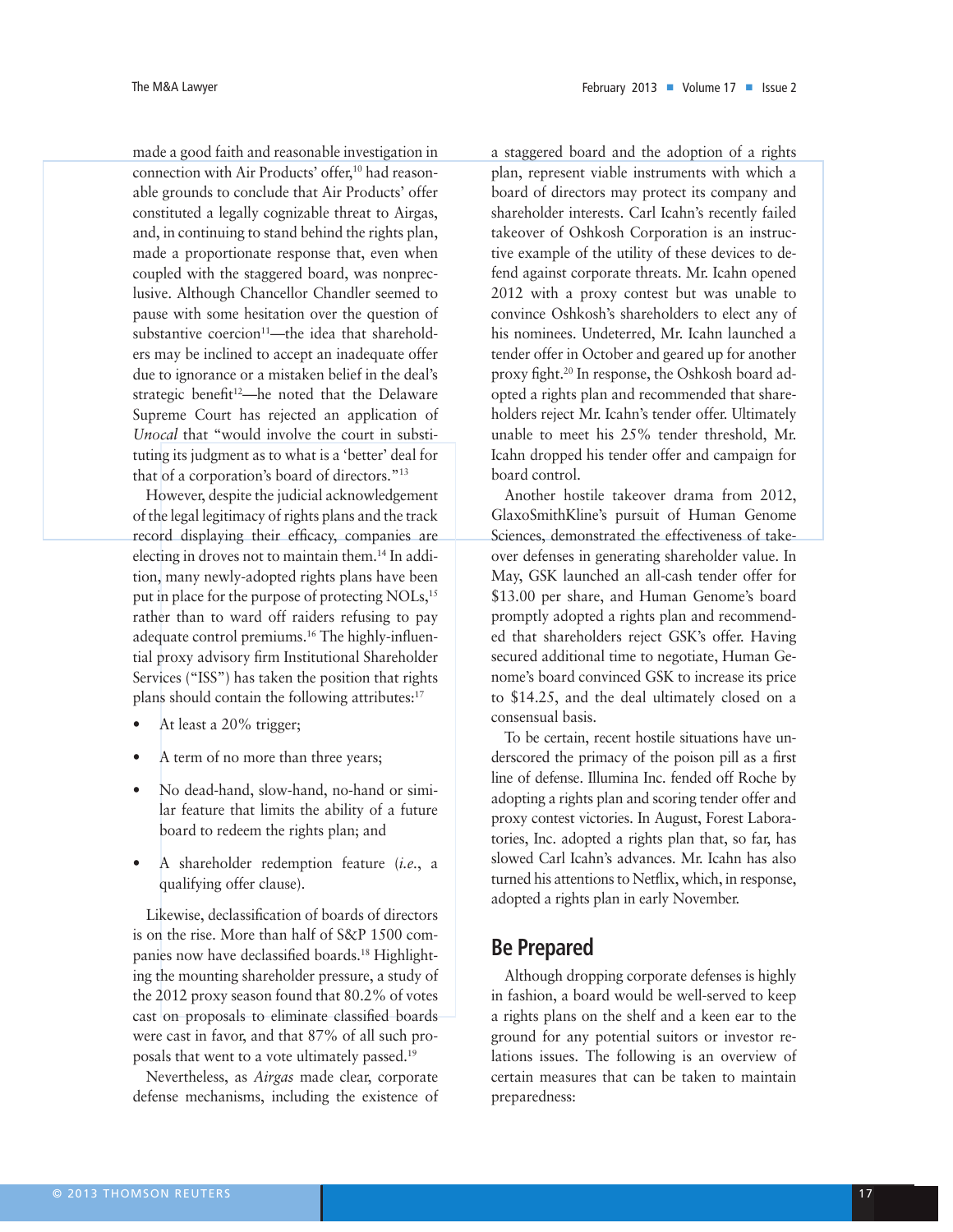- *Be vigilant*. A board should ensure that it and the company's management team remain vigilant for any warning signs that a takeover attempt may be brewing. Any approach to the company should be discussed, and potential ramifications evaluated.
- *Assess vulnerabilities*. A board should regularly evaluate its company's particular circumstances and any risks to which the company may be exposed. Considerations may include the attractiveness of the company's balance sheet to a potential acquiror (*e.g.*, significant NOLs or strong cash flow vs. little debt); the pending implementation of a new strategic plan; or a depressed stock price vs. future prospects.
- *Tailor structural defenses to perceived threats*. If a board believes its company's share price is not fully valued, or that the company otherwise may be vulnerable to a hostile bid, then the board should consider whether to make adjustments to its defensive position. In addition, the board may proactively consider strategic alternatives, such as a recapitalization or share repurchase, a sale of assets or a negotiated change of control transaction with a third party.
- *Keep a rights plan on the shelf*. If there is no active rights plan in place, the board should work with its legal advisors to maintain a draft plan that can be swiftly adopted if a threat suddenly arises.
- *Maintain good investor relations*. A board should ensure that its investor relations team is fully attuned to shareholder perspectives and concerns. Regular interaction with shareholders can help foster investor satisfaction and uncover potential threats.
- *Build a crisis protocol*. A board should have a formulated plan for dealing with a crisis, including procedures for calling and holding emergency board meetings, and it should be prepared to assemble quickly a small group of directors or members of management who can be delegated with sufficient authority to take

nonfundamental actions without full board sign-off. The board should maintain an active dialog with its legal and other advisors.

Of course, with respect to defensive tactics, there is no definitive, one-size-fits-all approach. Certainly, this past year has demonstrated the utility of a shareholder rights plan, either as a tool to buy time and negotiate a higher offer or, ultimately, as part of broader array of strategies to impede an takeover attempt that undervalues the target company. When coupled with a staggered board, a rights plan can effectively force hostile bidders either to (i) offer a price that the target board deems sufficient, (ii) win multiple proxy contests in order to take control of the target board, or (iii) abandon the takeover. The takeaway lesson going forward? If you do drop your shield, keep it close at hand.

#### **NOTES**

- 1. R. Grant Decker Jr., "Kneeling to the seC Rules: The Virginia Takeover Act and seC Tender offer Rule 14d-2(b)," 22 *Wm. & Mary L. Rev.* 487 (1981).
- 2. *Edgar v. MITE*, 457 u.s. 624 (1982).
- 3. "[The] Commerce Clause . . . precludes the application of a state statute to commerce that takes place wholly outside of the state's borders, whether or not the commerce has effects within the state." *Id.* at 642-43.
- 4. *Id.* at 642.
- 5. *Id.* at 643.
- 6. Common takeover defenses include staggered boards, antigreenmail provisions, supermajority voting, fair price provisions, advance notice requirements, caps on the number of directors, only permitting directors to be removed for cause, disallowing stockholders' ability to call special meetings, requiring any actions by written consent to be signed by all stockholders, and eliminating preemptive rights and cumulative voting.
- 7. *See, e.g.*, *Moran v. Household International, Inc.*, 500 A.2d 1346 (Del. 1985).
- 8. see *Unocal Corp. v. Mesa Petroleum Co.*, 493 A.2d 946 (Del. 1985) and *Unitrin, Inc., Inc. v. American General Corp.*, 651 A.2d 1361 (Del. 1995).
- 9. *Air Products & Chemicals, Inc. v. Airgas, Inc., In re Airgas Inc. Shareholder Litigation*, 16 A.3d 48, 100 (Del., Ch. 2011).

10. Chancellor Chandler noted that the board consulted legal counsel and independent deals will not be easy, but they will most certainly be interesting.

sponsor had the option to terminate the transaction